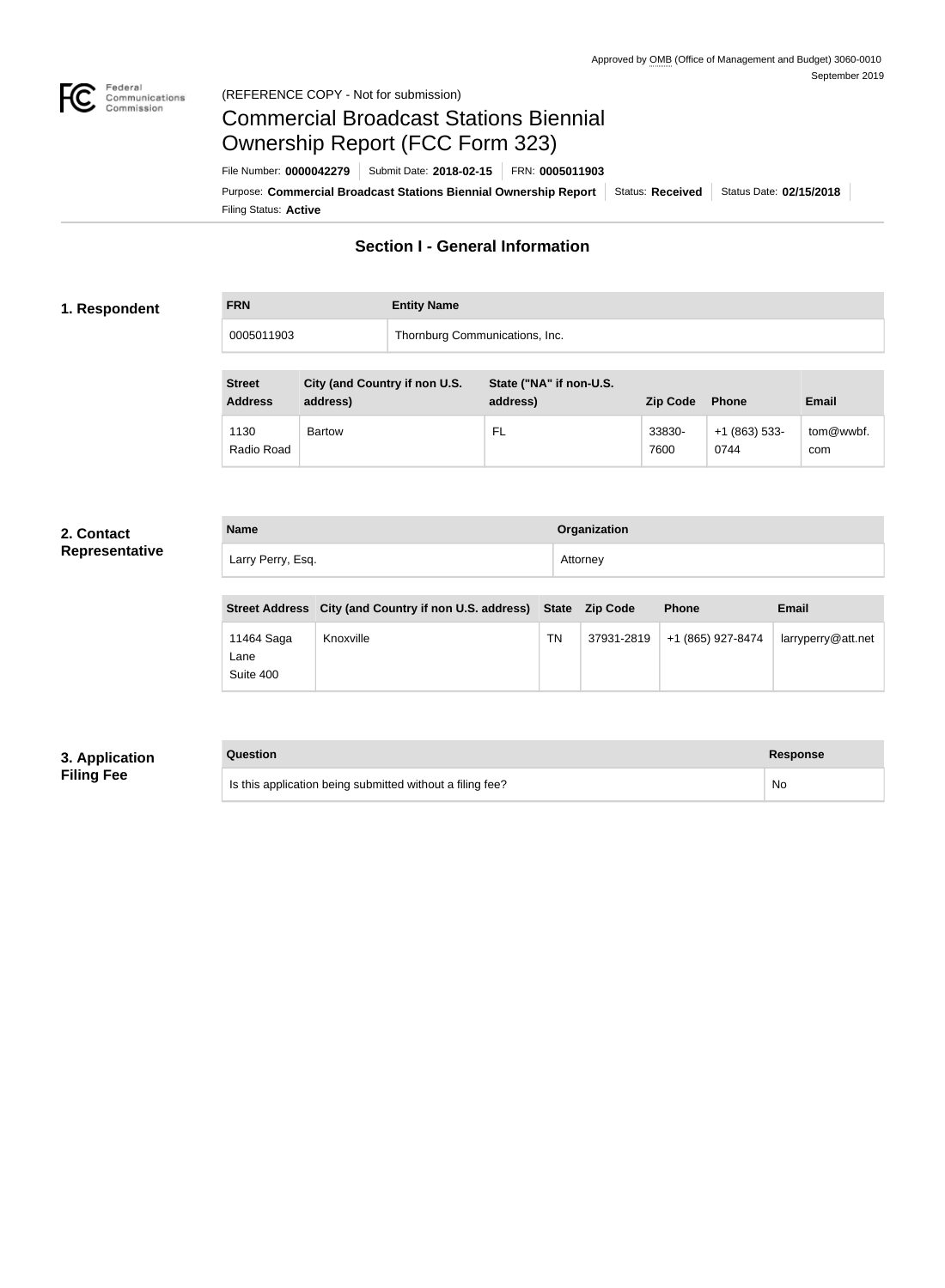| <b>Fees</b> | <b>Application Type</b> | <b>Form Number</b> | <b>Fee Code</b> | Quantity | <b>Fee Amount</b> | <b>Subtotal</b> |
|-------------|-------------------------|--------------------|-----------------|----------|-------------------|-----------------|
|             | Biennial                | Form 323           | <b>MAR</b>      |          | 85                | \$70.00         |
|             |                         |                    |                 |          | Total             | \$70.00         |

#### **4. Nature of Respondent**

| (a) Provide the following information about the Respondent: |                        |  |  |
|-------------------------------------------------------------|------------------------|--|--|
| <b>Relationship to stations/permits</b>                     | Licensee               |  |  |
| <b>Nature of Respondent</b>                                 | For-profit corporation |  |  |

**(b) Provide the following information about this report:**

| <b>Purpose</b> | Biennial                                                                                                                                                                               |
|----------------|----------------------------------------------------------------------------------------------------------------------------------------------------------------------------------------|
| "As of" date   | 10/01/2017                                                                                                                                                                             |
|                | When filing a biennial ownership report or validating<br>and resubmitting a prior biennial ownership report, this<br>date must be Oct. 1 of the year in which this report is<br>filed. |

#### **5. Licensee(s) and Station(s)**

#### **Respondent is filing this report to cover the following Licensee(s) and station(s):**

| <b>Licensee/Permittee Name</b> |                  |               | <b>FRN</b>   |                |  |
|--------------------------------|------------------|---------------|--------------|----------------|--|
| Thornburg Communications, Inc. |                  |               | 0005011903   |                |  |
|                                |                  |               |              |                |  |
| Fac. ID No.                    | <b>Call Sign</b> | <b>City</b>   | <b>State</b> | <b>Service</b> |  |
| 66926                          | <b>WWBF</b>      | <b>BARTOW</b> | FL           | AM             |  |

## **Section II – Biennial Ownership Information**

| 1.47 C.F.R.<br><b>Section 73.3613</b><br>and Other<br><b>Documents</b> | Licensee Respondents that hold authorizations for one or more full power television, AM, and/or FM stations should list all<br>contracts and other instruments set forth in 47 C.F.R. Section 73.3613(a) through (c) for the facility or facilities listed on this<br>report. In addition, attributable Local Marketing Agreements (LMAs) and attributable Joint Sales Agreements (JSAs) must be<br>disclosed by the licensee of the brokering station on its ownership report. If the agreement is an attributable LMA, an<br>attributable JSA, or a network affiliation agreement, check the appropriate box. Otherwise, select "Other." Non-Licensee<br>Respondents, as well as Licensee Respondents that only hold authorizations for Class A television and/or low power television<br>stations, should select "Not Applicable" in response to this question.<br>Not Applicable. |
|------------------------------------------------------------------------|---------------------------------------------------------------------------------------------------------------------------------------------------------------------------------------------------------------------------------------------------------------------------------------------------------------------------------------------------------------------------------------------------------------------------------------------------------------------------------------------------------------------------------------------------------------------------------------------------------------------------------------------------------------------------------------------------------------------------------------------------------------------------------------------------------------------------------------------------------------------------------------|
| 2. Ownership<br><b>Interests</b>                                       | (a) Ownership Interests. This Question requires Respondents to enter detailed information about ownership interests by<br>generating a series of subforms. Answer each question on each subform. The first subform listing should be for the Respondent<br>itself. If the Respondent is not a natural person, also list each of the officers, directors, stockholders, non-insulated partners,<br>non-insulated members, and any other persons or entities with a direct attributable interest in the Respondent pursuant to the<br>standards set forth in 47 C.F.R. Section 73.3555. (A "direct" interest is one that is not held through any intervening companies<br>or entities.) List each interest holder with a direct attributable interest in the Respondent separately.                                                                                                     |
|                                                                        | Leave the percentage of total assets (Equity Debt Plus) field blank for an interest holder unless that interest holder has an<br>attributable interest in the Respondent solely on the basis of the Commission's Equity Debt Plus attribution standard, 47 C.F.R.<br>Section 73.3555, Note 2(i).                                                                                                                                                                                                                                                                                                                                                                                                                                                                                                                                                                                      |
|                                                                        | In the case of vertical or indirect ownership structures, list only those interests in the Respondent that also represent an                                                                                                                                                                                                                                                                                                                                                                                                                                                                                                                                                                                                                                                                                                                                                          |

attributable interest in the Licensee(s) for which the report is being submitted.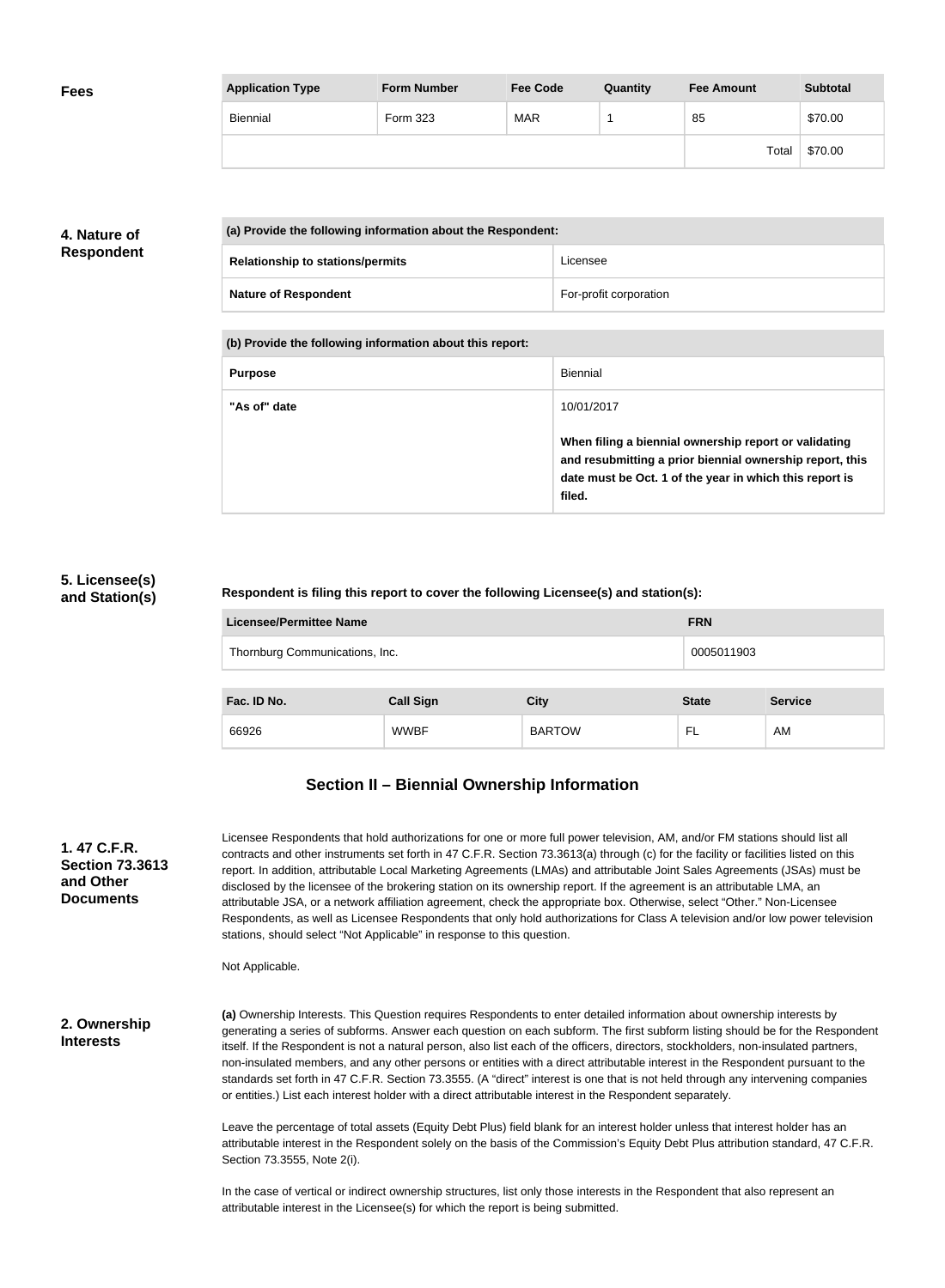Entities that are part of an organizational structure that includes holding companies or other forms of indirect ownership must file separate ownership reports. In such a structure do not report, or file a separate report for, any interest holder that does not have an attributable interest in the Licensee(s) for which the report is being submitted.

Please see the Instructions for further detail concerning interests that must be reported in response to this question.

The Respondent must provide an FCC Registration Number for each interest holder reported in response to this question. Please see the Instructions for detailed information and guidance concerning this requirement.

| <b>Ownership Information</b>                            |                                                                                      |                      |                                   |  |
|---------------------------------------------------------|--------------------------------------------------------------------------------------|----------------------|-----------------------------------|--|
| <b>FRN</b>                                              | 0005011903                                                                           |                      |                                   |  |
| <b>Entity Name</b>                                      | Thornburg Communications, Inc.                                                       |                      |                                   |  |
| <b>Address</b>                                          | PO Box                                                                               |                      |                                   |  |
|                                                         | <b>Street 1</b>                                                                      | 1130 Radio Road      |                                   |  |
|                                                         | <b>Street 2</b>                                                                      |                      |                                   |  |
|                                                         | <b>City</b>                                                                          | <b>Bartow</b>        |                                   |  |
|                                                         | State ("NA" if non-U.S.<br>address)                                                  | <b>FL</b>            |                                   |  |
|                                                         | <b>Zip/Postal Code</b>                                                               | 33830-7600           |                                   |  |
|                                                         | Country (if non-U.S.<br>address)                                                     | <b>United States</b> |                                   |  |
| <b>Listing Type</b>                                     | Respondent                                                                           |                      |                                   |  |
| <b>Positional Interests</b><br>(check all that apply)   | Respondent                                                                           |                      |                                   |  |
| <b>Tribal Nation or Tribal</b><br><b>Entity</b>         | Interest holder is not a Tribal nation or Tribal entity                              |                      |                                   |  |
| <b>Interest Percentages</b><br>(enter percentage values | Voting                                                                               | 0.0%                 | <b>Jointly Held?</b><br><b>No</b> |  |
| from 0.0 to 100.0)                                      | <b>Equity</b>                                                                        | 0.0%                 |                                   |  |
|                                                         | <b>Total assets (Equity Debt</b><br>Plus)                                            | 0.0%                 |                                   |  |
| that do not appear on this report?                      | Does interest holder have an attributable interest in one or more broadcast stations |                      | No                                |  |

#### **Ownership Information**

| <b>FRN</b>     | 9990124842                          |                 |
|----------------|-------------------------------------|-----------------|
| <b>Name</b>    | Thomas N. Thornb urg                |                 |
| <b>Address</b> | PO Box                              |                 |
|                | <b>Street 1</b>                     | 1130 Radio Road |
|                | <b>Street 2</b>                     |                 |
|                | <b>City</b>                         | <b>Bartow</b>   |
|                | State ("NA" if non-U.S.<br>address) | <b>FL</b>       |
|                | <b>Zip/Postal Code</b>              | 33830-7600      |
|                |                                     |                 |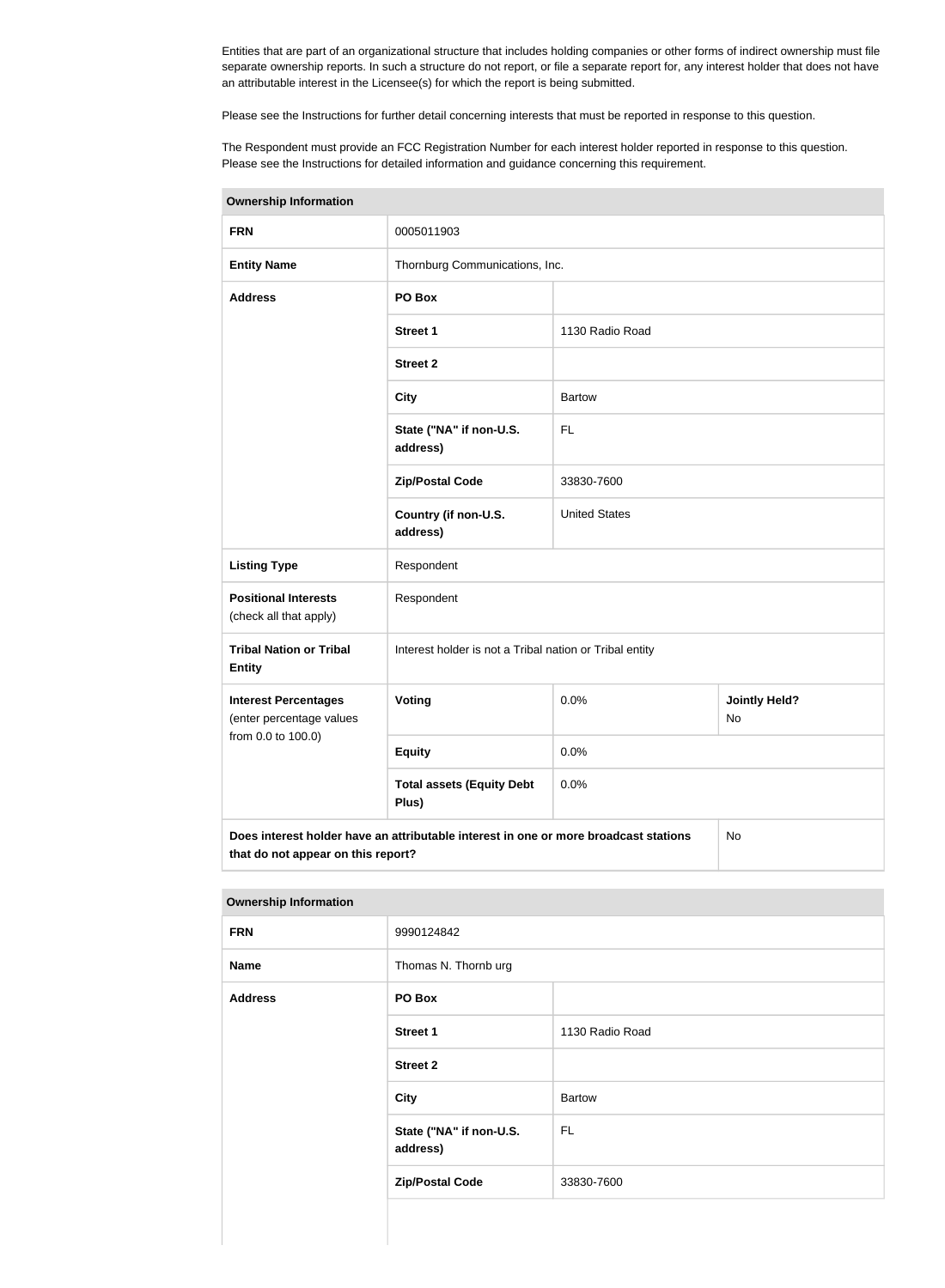|                                                                                                                                                     | Country (if non-U.S.<br>address)                                                     | <b>United States</b>                                  |                                   |  |  |  |
|-----------------------------------------------------------------------------------------------------------------------------------------------------|--------------------------------------------------------------------------------------|-------------------------------------------------------|-----------------------------------|--|--|--|
| <b>Listing Type</b>                                                                                                                                 | Other Interest Holder                                                                |                                                       |                                   |  |  |  |
| <b>Positional Interests</b><br>(check all that apply)                                                                                               |                                                                                      | Officer, Director, Stockholder, Attributable Investor |                                   |  |  |  |
| Citizenship, Gender,<br><b>Ethnicity, and Race</b><br><b>Information (Natural</b><br><b>Persons Only)</b>                                           | <b>Citizenship</b>                                                                   | <b>US</b>                                             |                                   |  |  |  |
|                                                                                                                                                     | Gender                                                                               | Male                                                  |                                   |  |  |  |
|                                                                                                                                                     | <b>Ethnicity</b>                                                                     | Not Hispanic or Latino                                |                                   |  |  |  |
|                                                                                                                                                     | Race                                                                                 | White                                                 |                                   |  |  |  |
| <b>Interest Percentages</b><br>(enter percentage values                                                                                             | <b>Voting</b>                                                                        | 100.0%                                                | <b>Jointly Held?</b><br><b>No</b> |  |  |  |
| from 0.0 to 100.0)                                                                                                                                  | <b>Equity</b>                                                                        | 100.0%                                                |                                   |  |  |  |
|                                                                                                                                                     | <b>Total assets (Equity Debt</b><br>Plus)                                            | 100.0%                                                |                                   |  |  |  |
| that do not appear on this report?                                                                                                                  | Does interest holder have an attributable interest in one or more broadcast stations |                                                       | No                                |  |  |  |
| (b) Respondent certifies that any interests, including equity, financial, or voting<br>interests, not reported in this filing are non-attributable. |                                                                                      |                                                       | Yes                               |  |  |  |

If "No," submit as an exhibit an explanation.

| (c) Does the Respondent or any reported interest holder<br>hold an attributable interest in any newspaper entities in<br>the same market as any station for which this report is | <b>No</b> |
|----------------------------------------------------------------------------------------------------------------------------------------------------------------------------------|-----------|
| filed, as defined in 47 C.F.R. Section 73.3555?                                                                                                                                  |           |
| If "Yes," provide information describing the interest(s), using                                                                                                                  |           |
| EITHER the subform OR the spreadsheet option below.                                                                                                                              |           |
| Respondents with a large number (50 or more) of entries to                                                                                                                       |           |
| submit should use the spreadsheet option.                                                                                                                                        |           |
| NOTE: Spreadsheets must be submitted in a special XML                                                                                                                            |           |
| Spreadsheet format with the appropriate structure that is                                                                                                                        |           |
| specified in the documentation. For instructions on how to                                                                                                                       |           |
| use the spreadsheet option to complete this question                                                                                                                             |           |
| (including templates to start with), please Click Here.                                                                                                                          |           |
| If using the subform, leave the percentage of total assets                                                                                                                       |           |
| (Equity Debt Plus) field blank for an interest holder unless                                                                                                                     |           |
| that interest holder has an attributable interest in the                                                                                                                         |           |
| newspaper entity solely on the basis of the Commission's                                                                                                                         |           |
| Equity Debt Plus attribution standard, 47 C.F.R. Section                                                                                                                         |           |
| 73.3555, Note 2(i). If using an XML Spreadsheet, enter "NA"                                                                                                                      |           |
| into the percentage of total assets (Equity Debt Plus) field                                                                                                                     |           |
| for an interest holder unless that interest holder has an                                                                                                                        |           |
| attributable interest in the newspaper entity solely on the                                                                                                                      |           |
| basis of the Commission's Equity Debt Plus attribution                                                                                                                           |           |
| standard.                                                                                                                                                                        |           |
| The Respondent must provide an FCC Registration Number                                                                                                                           |           |
| for each interest holder reported in response to this                                                                                                                            |           |
| question. Please see the Instructions for detailed information                                                                                                                   |           |
| and guidance concerning this requirement.                                                                                                                                        |           |